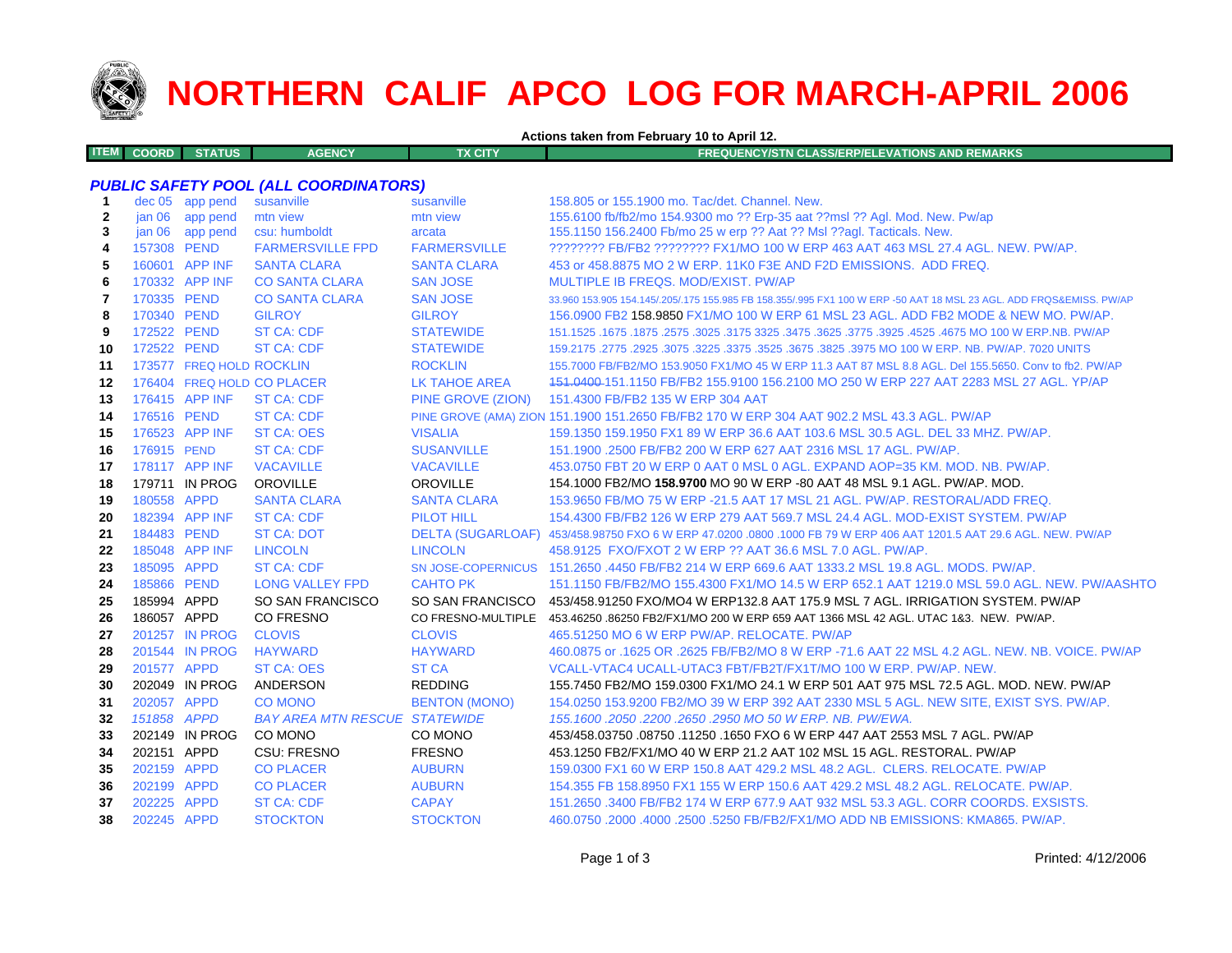| <b>ITEM</b>      | <b>COORD</b>               | <b>STATUS</b>   | <b>AGENCY</b>                        | <b>TX CITY</b>                   | 1.3.1<br><b>FREQUENCY/STN CLASS/ERP/ELEVATIONS AND REMARKS</b>                                                                                                |  |
|------------------|----------------------------|-----------------|--------------------------------------|----------------------------------|---------------------------------------------------------------------------------------------------------------------------------------------------------------|--|
| 39               | 202266 APPD                |                 | <b>CO PLACER</b>                     | <b>AUBURN</b>                    | 45.1200 FX1 55 W ERP 150.6 AAT 429.2 MSL 48.2 AGL. RELOCATE. PW/AP                                                                                            |  |
| 40               | 202268 APPD                |                 | HALF MOON BAY AIRPORT HALF MOON BAY  |                                  | 453.06250 FXO 1.5 W ERP -45 AAT 17 MSL 6.2 AGL. PW/AP. NEW AWOS.                                                                                              |  |
| 41               | 202292 APPD                |                 | CORCORAN                             | <b>CORCORAN</b>                  | 460.3000 FB2/FX1/MO 400 W ERP 48.6 AAT 62.5 MSL 39.6 AGL. RELOCATE. PW/AP                                                                                     |  |
| 42               | 202327 APPD                |                 | <b>STOCKTON</b>                      | <b>STOCKTON</b>                  | 155.1600 FB/MO 150 W ERP 46.4 AAT 6 MSL 49 AGL. NEW. PW/AP.                                                                                                   |  |
|                  | 202333 APPD                |                 |                                      | <b>EUREKA</b>                    |                                                                                                                                                               |  |
| 43               |                            |                 | HUMBOLDT CO FD#1                     |                                  | 153.9500 FB/FB2/MO (EXSISTS) 159.0450 FX1/MO (NEW) 154.3250 FB (WAS FX1)/MO 200 W ERP 163 MSL 129 AAT. MOD. PW/AP                                             |  |
| 44               | 202334 APPD                |                 | <b>ATWATER</b>                       | <b>ATWATER</b>                   | 453.4250 FB2/FX1/MO 150 W ERP 16.2 AAT 44 MSL 17 AGL. RESTORAL. PW/AP.                                                                                        |  |
| 45               | 202372 APPD<br>202404 APPD |                 | <b>MTN VIEW</b><br><b>FRESNO</b>     | <b>MTN VIEW</b><br><b>FRESNO</b> | 155.6100 FB/FB2/MO 154.9300 MO 93 W ERP -66 AAT 50 MSL 31 AGL. NEW. PW/AP<br>154,3700 FB/FB2 100 W ERP 79.5 AAT 89 MSL 103.6 AGL, ADD SITE, PW/AP             |  |
| 46               | 202496 APPD                |                 | <b>FRESNO</b>                        | <b>FRESNO</b>                    | 453,5500 FB/FB2 70 W ERP 79.5 AAT 89 MSL 103.6 AGL, ADD SITE, PW/AP                                                                                           |  |
| 47<br>48         |                            | 202508 IN PROG  | <b>FRESNO</b>                        | <b>FRESNO</b>                    | 153.8450 FB/FB2 100 W ERP 79.5 AAT 89 MSL 103.6 AGL. ADD SITE. PW/AP                                                                                          |  |
| 49               | 202602 APPD                |                 | <b>STOCKTON</b>                      | <b>STOCKTON</b>                  | 453.2750 MO. ADDS NB AND MO TO EXIST. PW/AP.                                                                                                                  |  |
| 50               | 202603 APPD                |                 | <b>STOCKTON</b>                      | <b>STOCKTON</b>                  | 460.0500 MO 4 W. ADDS NB AND MOS TO EXIST. PW/AP                                                                                                              |  |
| 51               | 202604 APPD                |                 | <b>STOCKTON</b>                      | <b>STOCKTON</b>                  | 460.3250 .4250 FB 170 W ERP. ADDS FB TO FB2, MO AND NB TO EXIST. PW/AP.                                                                                       |  |
| 52               | 202605 APPD                |                 | <b>STOCKTON</b>                      | <b>STOCKTON</b>                  | 155,05500 FB 100 W ERP 41 AAT 6 MSL 49 AGL, ADD NB & FB TO EXIST FB2, PW/AP.                                                                                  |  |
| 53               | 202606 APPD                |                 | <b>STOCKTON</b>                      | <b>STOCKTON</b>                  | 460.0750 2000 .2500 .4000 FB/FB2 500 W ERP 28 AAT 6 MSL 49 AGL. ADDS SITE & NB. PW/AP                                                                         |  |
| 54               | 202607 APPD                |                 | <b>STOCKTON</b>                      | <b>STOCKTON</b>                  | 460.5500 .6000 FB/MO 85 W ERP 28 AAT 6 MSL 49 AGL. ADD FB TO FB2, ADD NB. PW/AP.                                                                              |  |
| 55               |                            | 202608 IN PROG  | <b>STOCKTON</b>                      | <b>STOCKTON</b>                  | 155.4000 FB/MO 330 W ERP 30 AAT 5 MSL 25 AGL. NEW. PW/AP.                                                                                                     |  |
| 56               | 202609 APPD                |                 | <b>STOCKTON</b>                      | <b>STOCKTON</b>                  | 453.7000 FB/FB2 330 W ERP 21 AAT 5 MSL 25 AGL. EXIST SYS MOD, ADD NEW STN.                                                                                    |  |
| 57               | 202612 APPD                |                 | ST CA: DOT                           |                                  | YREKA/ETNA/H'BROOI 453/458.06250 .51250 .4875 FXO 5&25 W ERP V AAT MSL 620-1873 AGL 6-12. NEW. PW/AP                                                          |  |
| 58               |                            | 202697 IN PROG  | <b>BAY AREA AQMD</b>                 | <b>SAN FRANCISCO</b>             | 72.1000 FXO 1 W ERP ?? AAT ?? MSL 21.3 AGL. F1D. NEW.                                                                                                         |  |
| 59               | 500249 APPD                |                 | <b>DENAIR</b>                        | <b>DENAIR</b>                    | 453/458.98750 MO 2 W ERP. NB. PW/AASHTO.                                                                                                                      |  |
| 60               | 202721 APPD                |                 | <b>STOCKTON</b>                      | <b>STOCKTON</b>                  | 453.7500 MO 100 W ERP. ADDS NB. PW/AP.                                                                                                                        |  |
| 61               | 202728 APPD                |                 | <b>STOCKTON</b>                      | <b>STOCKTON</b>                  | 460.6250 FB/FB2 45 W ERP 30 AAT 5 MSL 23 AGL. ADDS NEW SITE ON EXIST FREQ. ADD NB. PW/AP                                                                      |  |
| 62               | 202809 APPD                |                 | SELMA KINGSBURG CO SAN DIS KINGSBURG |                                  | 72.1000 FXO 1 W ERP 3.2 AAT 87 AGL 6.1 AGL. NEW. CLOCK SYNC SYSTEM. PW/AP.                                                                                    |  |
| 63               | 202815 APPD                |                 | <b>SARATOGA</b>                      | <b>SARATOGA</b>                  | 37.0800 FB 37.9600 FX1 60 W ERP -135 AAT 144.1 MSL 18.3 AGL. RELOCATE. MUT AID SYS PW/AP.                                                                     |  |
| 64               | 790518 APPD                |                 | DEL TACO #129                        | FAIROAKS (SAC)                   | 30.840 31.240 33.160 33.400 35.020 151.8350 151.8950 154.4900 154.5150 154.540 457.5125 .5875 468.4875 .7625 469.6375                                         |  |
| 65               | 790605 APPD                |                 | DEL TACO #583                        | <b>SACRAMENTO</b>                | 467.7625 468.4875 MO 2W NB. IG/PCIA.<br>30.840 31.240 33.160 33.400 35.020 151.8350 151.8950 154.4900 154.5150 154.540 457.5125 .5875 468.4875 .7625 469.6375 |  |
|                  |                            |                 |                                      |                                  | 467.7625 468.4875 MO 2W NB. IG/PCIA.                                                                                                                          |  |
| 66               | 790634 APPD                |                 | DEL TACO #887                        | SACRAMENTO                       | 30.840 31.240 33.160 33.400 35.020 151.8350 151.8950 154.4900 154.5150 154.540 457.5125 .5875 468.4875 .7625 469.6375                                         |  |
|                  |                            |                 |                                      |                                  | 467.7625 468.4875 MO 2W NB. IG/PCIA.                                                                                                                          |  |
| 67               | 790649 APPD                |                 | DEL TACO 3967                        | <b>ELK GROVE</b>                 | 30.840 31.240 33.160 33.400 35.020 151.8350 151.8950 154.4900 154.5150 154.540 457.5125 .5875 468.4875 .7625 469.6375                                         |  |
|                  |                            |                 |                                      |                                  | 467.7625 468.4875 MO 2W NB. IG/PCIA.                                                                                                                          |  |
| 68               | 790604 APPD                |                 | DEL TACO 3581                        | <b>CITRUS HEIGHTS</b>            | 30.840 31.240 33.160 33.400 35.020 151.8350 151.8950 154.4900 154.5150 154.540 457.5125 .5875 468.4875 .7625 469.6375                                         |  |
|                  |                            |                 |                                      |                                  | 467.7625 468.4875 MO 2W NB. IG/PCIA.                                                                                                                          |  |
| 69               | 870536 APPD                |                 | <b>SKIP MAY</b>                      | <b>ELMIRA/FT BRAGG</b>           | 160.1700 173.2250 160.2000 MO6 25 W ERP. IG/PCIA.                                                                                                             |  |
| 70               |                            | 202920 IN PROG  | <b>ROSEVILLE</b>                     | <b>ROSEVILLE</b>                 | 453/458.6500 .8250 MO 2 W ERP. SCADA. PW/AP.                                                                                                                  |  |
| 71               |                            | 104830 DENIED   | UNITED IND HEALTH SVC ARCADIA        |                                  | 155.2650 5 W ERP MO WB. ADJ CHNL CONCERN CI FORTUNA FB2                                                                                                       |  |
| 72               |                            | 202999 IN PROG  | ST CA: P&R                           |                                  | AUB/WIEMAR/A'GATE 453/458.8250 460/465.2500 FXO 125 W ERP N-S AZIMUTHS 226 AAT 654 MSL 21 AGL. NB. PW/AP                                                      |  |
| 73               | 340009 APPD                |                 | <b>GARAMENDI</b>                     | EXETER/VISALIA                   | 453.01250 FB8/FX1T/MO8 12 W ERP 808 AAT 1737 MSL 20 AGL. ADDS @ MULTI SITES. YG/PCIA                                                                          |  |
| 470-512 MHz POOL |                            |                 |                                      |                                  |                                                                                                                                                               |  |
|                  |                            |                 |                                      |                                  |                                                                                                                                                               |  |
| 74               |                            | nov 02 app pend | st ca: oes                           | bay area (coord chnl)            | ???.???? Fb/fb2/fx1/mo ?? W erp ?? Aat ??msl ??agl. Bay inter-agency intercom.                                                                                |  |
| 75               | 085615 APPD                |                 | <b>EMPIRE COMM</b>                   | <b>GLEN ELLEN</b>                | 484.06250 FB6/MO6 119 W ERP 494 AAT 695 MSL 16 AGL. NEW. IG                                                                                                   |  |
| 76<br>77         | 125844 APPD                | 202214 IN PROG  | <b>MOBILE RELAY ASSOC</b>            |                                  | SF/NOVATO/VACA/CLAYTON 490.83750 FB6/FX1T/MO6 100 W ERP 857 AAT 1097 MSL 91 AGL. IG.                                                                          |  |
|                  |                            |                 | <b>CO MARIN</b><br><b>CONTINUES</b>  | <b>BODEGA</b>                    | 483.9500 .3750 484.8750 490.8000 488.9750 489.3250 .7000 490.1000 .3750<br>FB/FB2 200 W ERP 39 AAT 218 MSL 30 AGL. ADD TO EXIST. YP/AP.                       |  |
| 78               |                            |                 | 202278 IN PROG CO MARIN              |                                  | CO MARIN & SONOMA 483,6525 .1750 485,6250 484,2000 489,8500 FB2/MO 200 W ERP 566 AAT 745 MSL 60.7 AGL, NEW, PW/AP                                             |  |

**Actions taken from February 10 to April 12.**